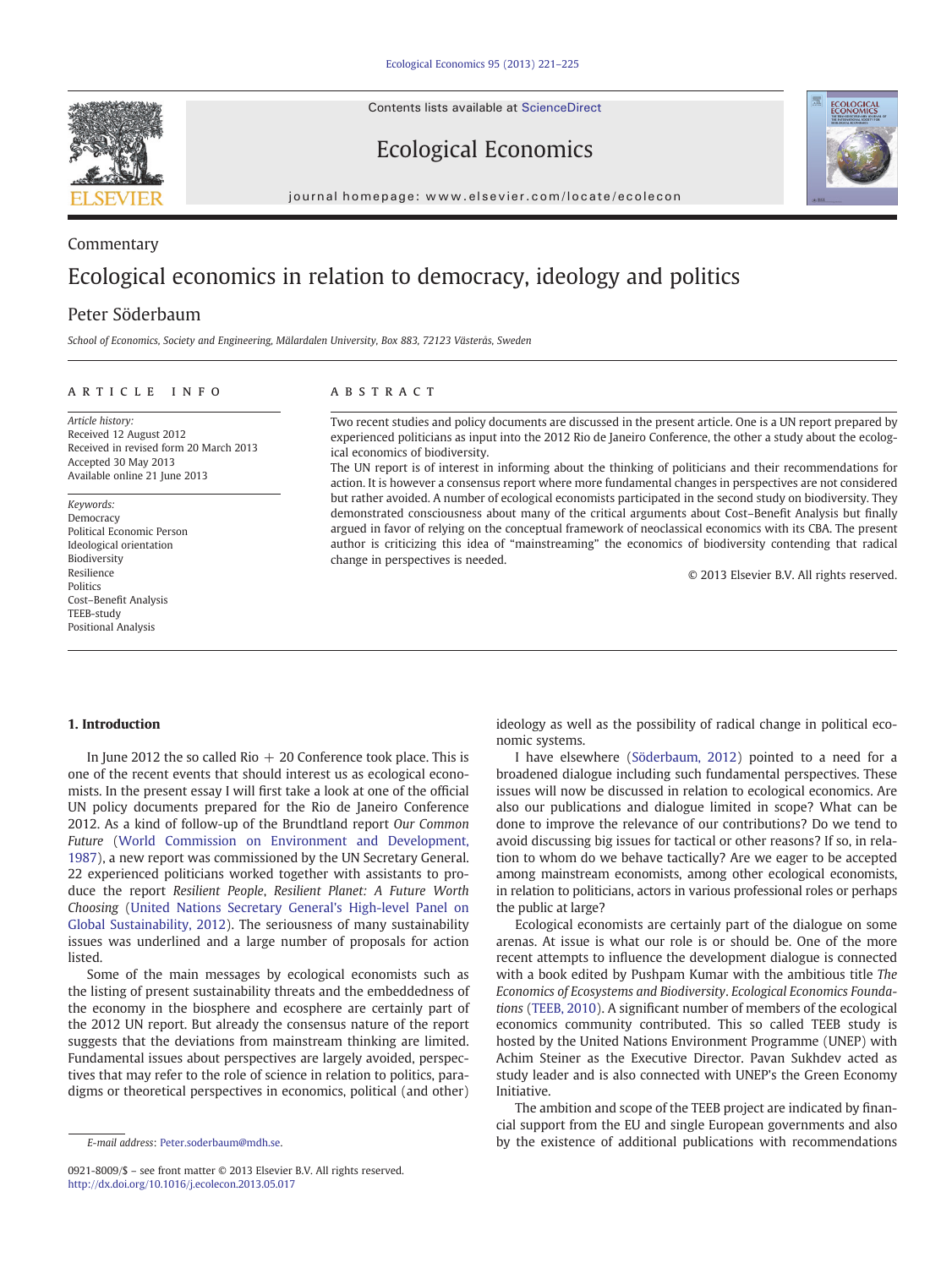directed to specific actor categories. Titles of these advisory studies are "TEEB in National and International Policy Making", "TEEB for Local and Regional Policy", and "TEEB in Business and Enterprise" and there is also a website for citizens [\(www.teeb4me.com\)](http://www.teeb4me.com), the idea being "to reach citizens and encourage viral spread of TEEB ideas and concepts" [\(http://www.teebweb.org/teeb-s\)](http://www.teebweb.org/teeb-s). This amounts to a massive effort of influencing various actors. At issue is now whether the message of [TEEB, 2010](#page--1-0) responds well to the demands of the present situation.

#### 2. Failures of Conferences and Policies

Those who participated in the Rio 2012 Conference probably learnt something by listening to other actors present, such as those from civil society or representing government. But progress in terms of international agreements was limited. Some observers make the judgment that this conference in spite of all preparations was a failure. It appears that mainstream perspectives have become so settled in establishment circles that a dialogue and proposals for action that go beyond the mainstream are systematically avoided.

Such evasive behavior should not be accepted. The development dialogue has to be built on normal imperatives of democracy. Those who believe in mainstream perspectives should certainly present their views but they need also be tolerant to alternative modes of thinking. It will be argued here that pluralism with respect to perspectives is a road ahead. Pluralism will not automatically solve our problems but the fact that development today is unsustainable in many ways suggests that we should not exclude, but rather encourage, new ideas and new thinking. If action based on mainstream perspectives has failed in many ways, then alternative approaches, even those that are perceived as radical by some actors, have to be investigated and discussed.

### 3. Mainstream Perspectives in the UN Study

There are certainly some very relevant examples in the UN study of how performance in relation to sustainable development can be improved. One is about presentation of the national budget in Norway where a focus on financial allocation of resources is no longer enough. The responsible minister should also demonstrate the impacts on various aspects of sustainable development that will follow from the implementation of a given budget [\(United Nations, 2012,](#page--1-0) [p. 65\)](#page--1-0).

I will however here rather discuss issues that appear to be very relevant but are absent in the UN report. Experienced politicians may have their virtues but are perhaps not in the best position to discuss perspectives that represent alternatives to the mainstream. Options, in addition to the mainstream, can be discussed in four interrelated domains:

- 1. Theory of science and relationships between science and politics: From technocracy to democracy
- 2. Paradigms in economics: Opening up economics from neoclassical monopoly to a political economics that is more open and sensitive to ethical and ideological issues
- 3. Ideological orientation: From market fundamentalism to ideologies that emphasize sustainable development
- 4. Political economic system: From protection of the present capitalist system or focus on modernization to also consider radical changes

In these four respects the departure from mainstream thinking is absent of modest. In the UN report, scientists are regarded as experts in a technocratic sense presenting estimates of how far we are from a sustainable development in various subfields. The more subjective and ideological aspects of scientific work – implying for example that the social responsibilities of scientists and universities need to be considered – are not discussed. There are no proposals that

democracy need to be respected and strengthened in science as part of a view that the scholar is a political actor among other political actors.

Concerning paradigms in economics there are no signs in the report that the politicians, or those that assist them, know anything about alternatives to neoclassical economics. In relation to environmental problems, 'externalities should be internalized' and so on. A first step here is to move to a more open political economics where neoclassical Economic Man is replaced by a Political Economic Person, i.e. an actor guided by his/her ideological orientation ([Söderbaum,](#page--1-0) [2000, 2008a](#page--1-0)). As part of such an open political economics, neoclassical theory with its market ideology becomes a sub-category that one as citizen or scholar may like or dislike.

In terms of ideological orientation some attempts are certainly made in the UN report to depart from the dominant market and economic growth ideology in Western countries and elsewhere. Sustainable development is articulated as clearly as possible, subject to the constraint that the present political economic system should essentially remain intact. When finally attempting to understand unsustainable trends, no effort is made to relate them to structural features in our present political economic system. As an example, the fact that most business corporations are defined in monetary, financial terms (with profits as the main consideration) while the main challenges in relation to sustainable development are of a non-monetary kind, should be reason for concern. It may be argued that joint stock companies are miss-constructed in relation to the challenges that today have to be given priority.

### 4. The TEEB Study: Back to David Pearce and Total Economic Value

The TEEB-study is not unambiguous. This can be explained to some extent by the fact that more than 100 authors and reviewers contributed to a book of 400 pages. The ambition is to clarify issues of valuation of ecosystem services and then recommend tools for valuation in decision situations. But the main line of reasoning brings us back to two of the early books in environmental and resource economics with David Pearce as the lead author ([Pearce and Turner,](#page--1-0) [1990; Pearce et al., 1989](#page--1-0)). The argument is underpinned by a familiar rhetoric. It is argued that "you cannot manage what you do not measure" [\(TEEB, 2010, p. xxv](#page--1-0)). Getting the "metrics" right is what is needed. Later a return to "economic valuation" in monetary terms is recommended, the argument being that people know about money and understand a language in money terms:

"Valuations are a powerful 'feedback mechanism' for a society that has distanced itself from the biosphere upon which its very health and survival depends. Economic valuation, in particular, communicates the value of Nature to society in the language of the world's dominant economic and political model. Mainstreaming this thinking and bringing it to the attention of policy makers, administrators, businesses and citizens is in essence the central purpose of TEEB."

#### [\[TEEB, 2010 p. xxvii\]](#page--1-0)

This argument is presented in the Preface written by Pavan Sukhdev under the subtitle "Mainstreaming TEEB" (p. xxvi). Similar ideas are expressed in other chapters for example Chapter 5 "The Economics of Valuing Ecosystem Services and Biodiversity".

The first part of this argument is strange. Quantitative measurement is certainly a good idea as part of the information base for a decision but as I see it an argument that "you cannot manage if you rely exclusively on quantities, and even worse on one-dimensional monetary measures" would be more appropriate. Values as well as impacts are largely, if not mainly, qualitative in kind, for example expressed verbally or visually. It is here contended that decisionmaking is – and should be – based on the ideological orientation of